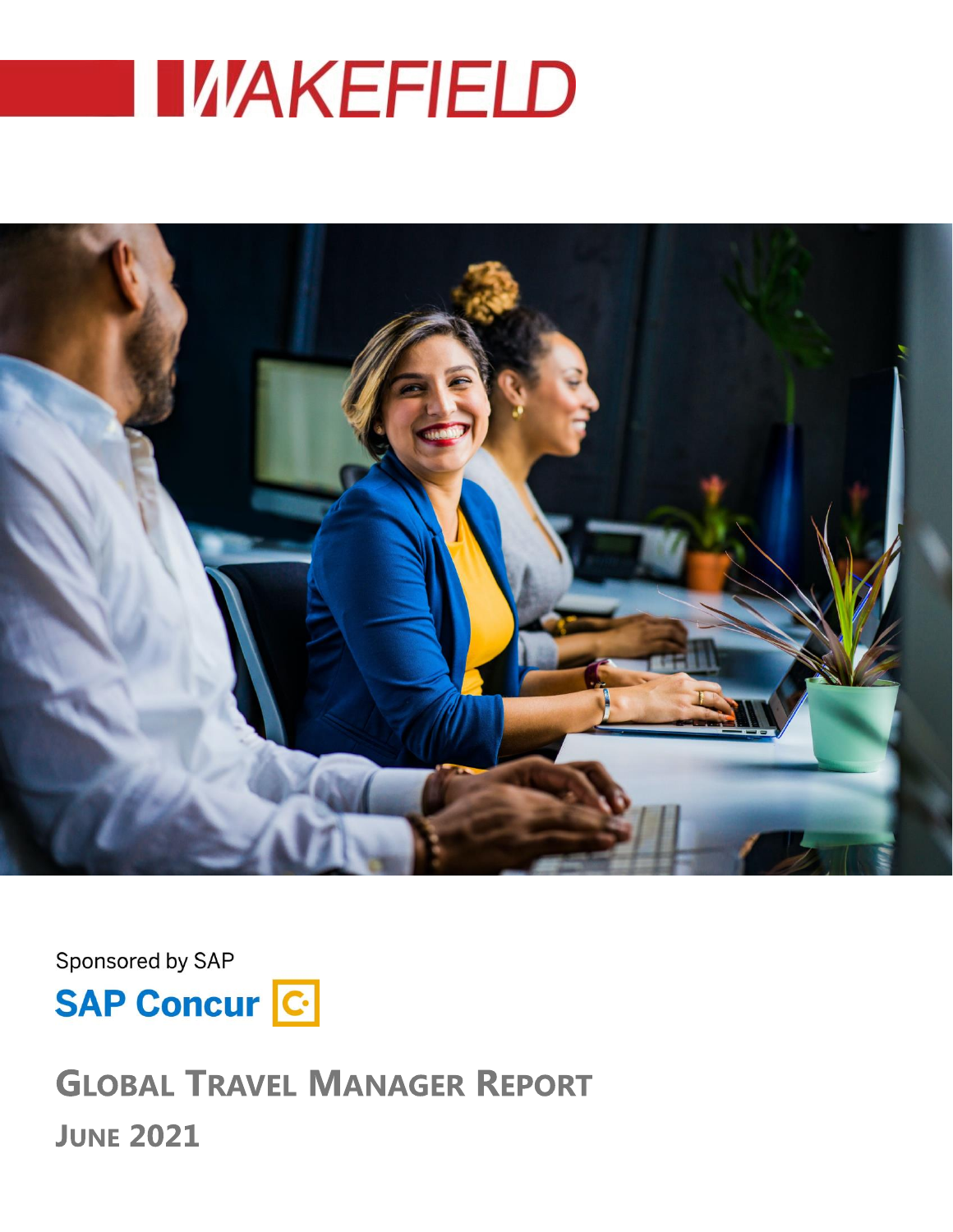# **Travel Managers Prepared to Clear the Runway for Takeoff**

Travel managers grasp that change is needed to make corporate travel work and they have identified areas of focus for implementing new policies. **Nearly all travel managers (99%) expect challenges in the next 12 months, and the top one is communicating and ensuring compliance with new and revised travel policies (60%),** followed by last-minute changes or cancellations to bookings (53%) and changes to government regulations (51%). A key issue will be navigating the complexities of an ever-changing travel landscape.

**Travel managers in the Americas and Europe are almost twice as likely to expect changes to government regulations as in APAC.** 



**60%** in the **Americas** anticipate changes



**58%** in **Europe** anticipate changes

**31%** in **APAC** anticipate changes

New policies empowering business travelers could produce logistical issues for travel managers. Nearly half of travel managers say their jobs are more challenging because of travelers wanting to select alternatives to air travel (49%) and having different preferences on where they'd like to stay (49%). This expectation aligns with the fact that business travelers are now prioritizing flexibility (72%) when it comes to business travel.

Travel managers face balancing the vital need for increased travel with the realities of travel budgets that haven't returned to pre-COVID-19 levels. They acknowledge internal challenges such as increased difficulty in deciding who gets to travel (42%) and reduction of travel budgets (36%). Choosing who gets to travel is even more difficult when taking into account the 96% of business travelers who are willing to travel for work.

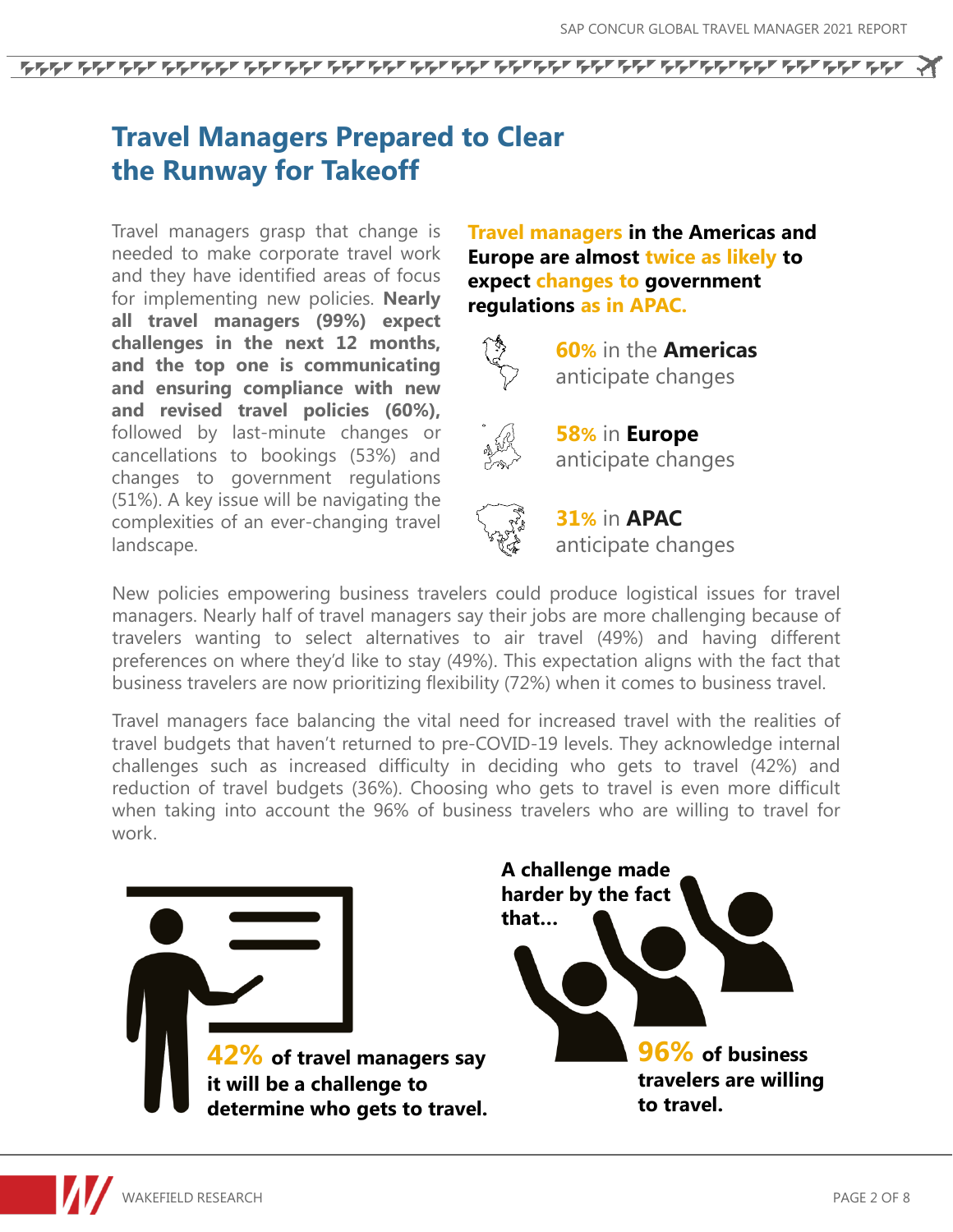The travel policy pivot also will occur rather quickly. **All travel managers (100%) expect changes to travel guidelines or policies in the next 12 months.** The top policies are real-time updates and alerts on potential travel risks (54%) and requiring employees to be vaccinated before travel (51%). Last year, slightly over a third (35%) of travel managers expected their company to implement pre-trip approval for the long-term. **A year later, however, the expectation that their company will implement pre-trip approvals has risen to nearly half (47%).**



Interestingly, while 72% of business travelers prioritize flexibility when it comes to feeling comfortable while traveling, only 40% of travel managers say their company will implement increased travel flexibility in the next 12 months, demonstrating that employers' priorities may not be aligned with their employees.

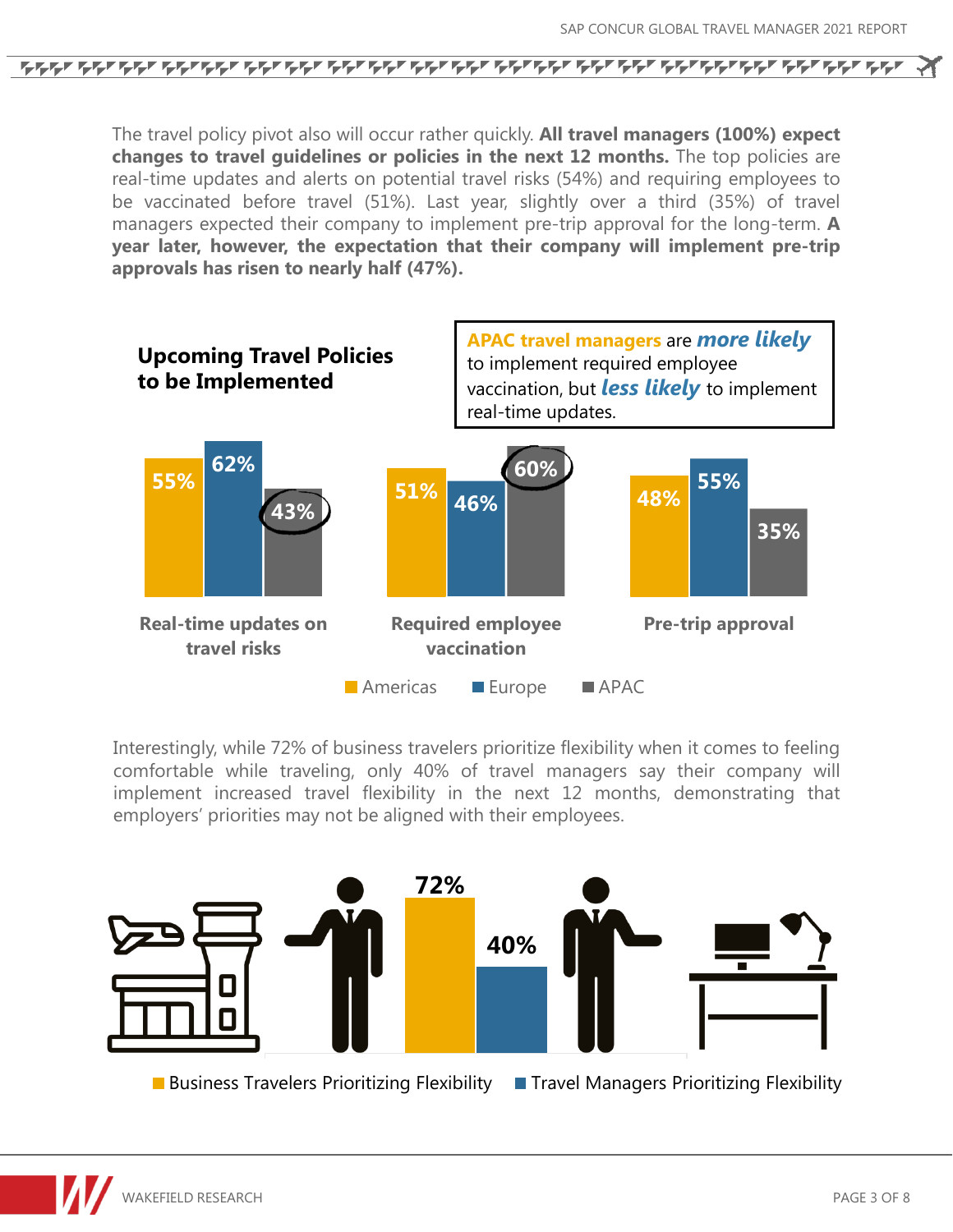The COVID-19 era has reinforced travel managers' responsibility to do all they can to keep business travelers safe and secure. **Nearly half of travel managers expect enhanced duty of care policies (47%) as well as allowing booking at supplier websites (46%).** This is in line with the 39% of business travelers who find it essential to have the ability to book travel directly on supplier websites.

Anticipated increases in travel budgets may come with restrictions. **Nearly all (98%) travel managers expect their company's travel spending to increase in the next 12 months, and on average, they expect travel spending to increase by 30%.** Despite this, over 2 in 5 (44%) still say their company will limit travel to businessessential trips, creating some possible tension with the 68% of business travelers who want to travel for business in the next 12 months.



Travel managers expect travel for client meetings to be considered the most essential. **A majority say their company will prioritize new sales meetings (52%) and meetings with existing clients (52%) in the next 12 months.** This is followed by travel for internal executive-level meetings (42%) and industry conferences, exhibitions or events (38%).

**Company executives are ready to meet in person again, with those in the Americas and Europe more likely than in APAC.**





**50% in** the **Americas** expect prioritization of

#### **46%** in **Europe**

expect prioritization of executive-level internal meetings



#### **31%** in **APAC**

expect prioritization of executive-level internal meetings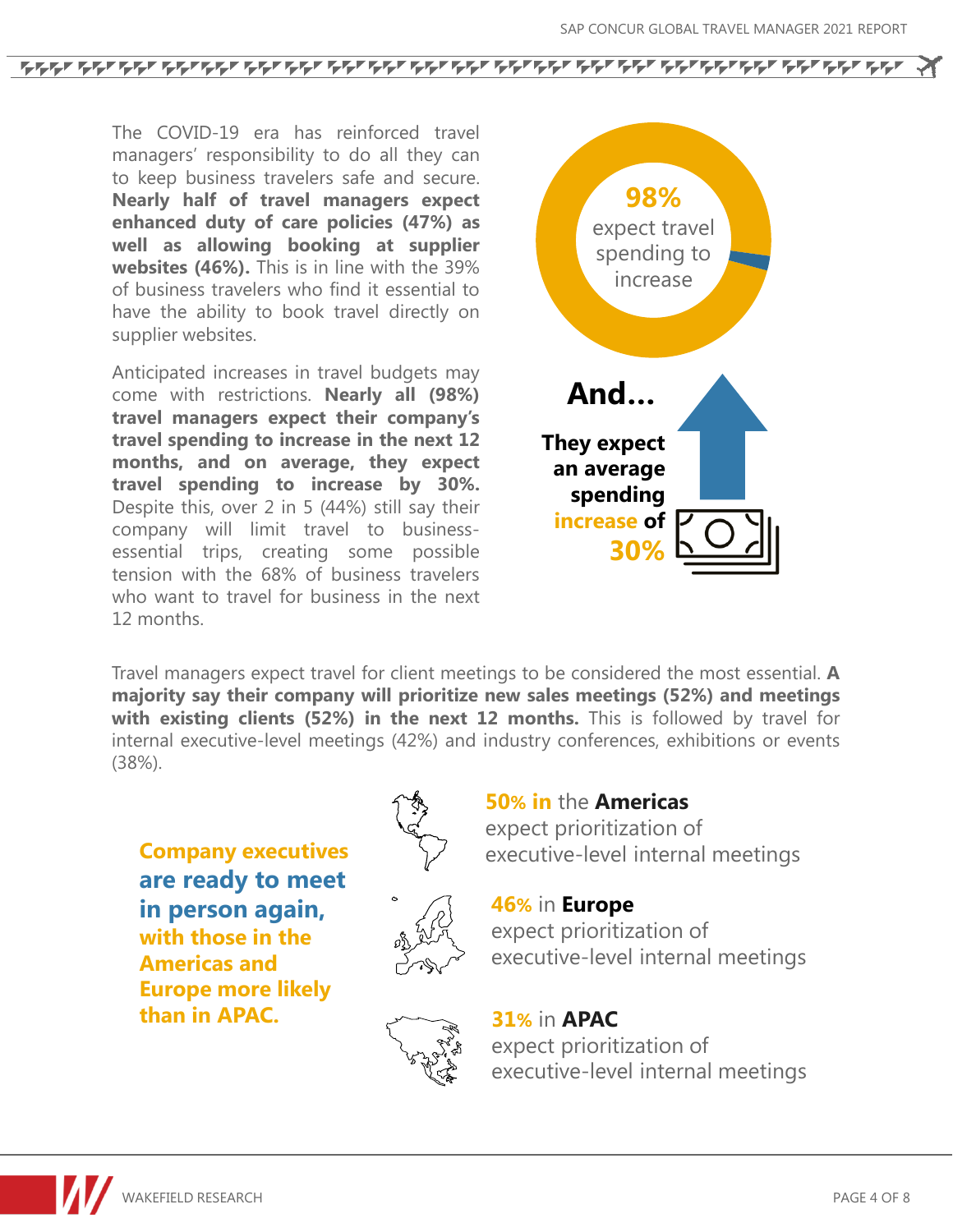ፍዱባፍሩባ ፍጭ ፍጹባ እንደ በፍዱባፍሩባ ፍዱባ ፍዱባ ፍዱባፍሩባፍሩባ ፍዱባ ፍዱባ ፍጹባ

## **Spotlight on Sustainability**

COVID-19 may have ground travel to a halt, but travel managers pushed ahead with sustainability adjustments to policy. **Over twothirds (69%) of travel managers say they've made updates to have a greater focus on sustainability and another 22% say they plan to make such changes in the next 12 months.** Stronger ties to their communities may be fueling smaller companies' greater push for sustainable travel; smaller companies are more focused on the goal of sustainable travel (77%, compared to 62% of larger companies).

Certain markets took advantage of the lockdown to move toward more sustainable travel. Travel managers in APAC (77%) are more likely than their and Europe (66%) to have updated



And the environmentally friendly moves are likely to be welcomed by business travelers. **Nearly 2 in 3 (63%) expect to make more sustainable changes to their travel habits,** including 32% layovers and 26% who will prioritize alternatives to air travel.

# **Conclusion**

While travel managers demonstrate that their companies are adapting to the changing travel norms, they also need to prioritize flexibility moving forward. To do so, travel managers will move into an even greater strategic role in their company as they secure buy-in from leadership.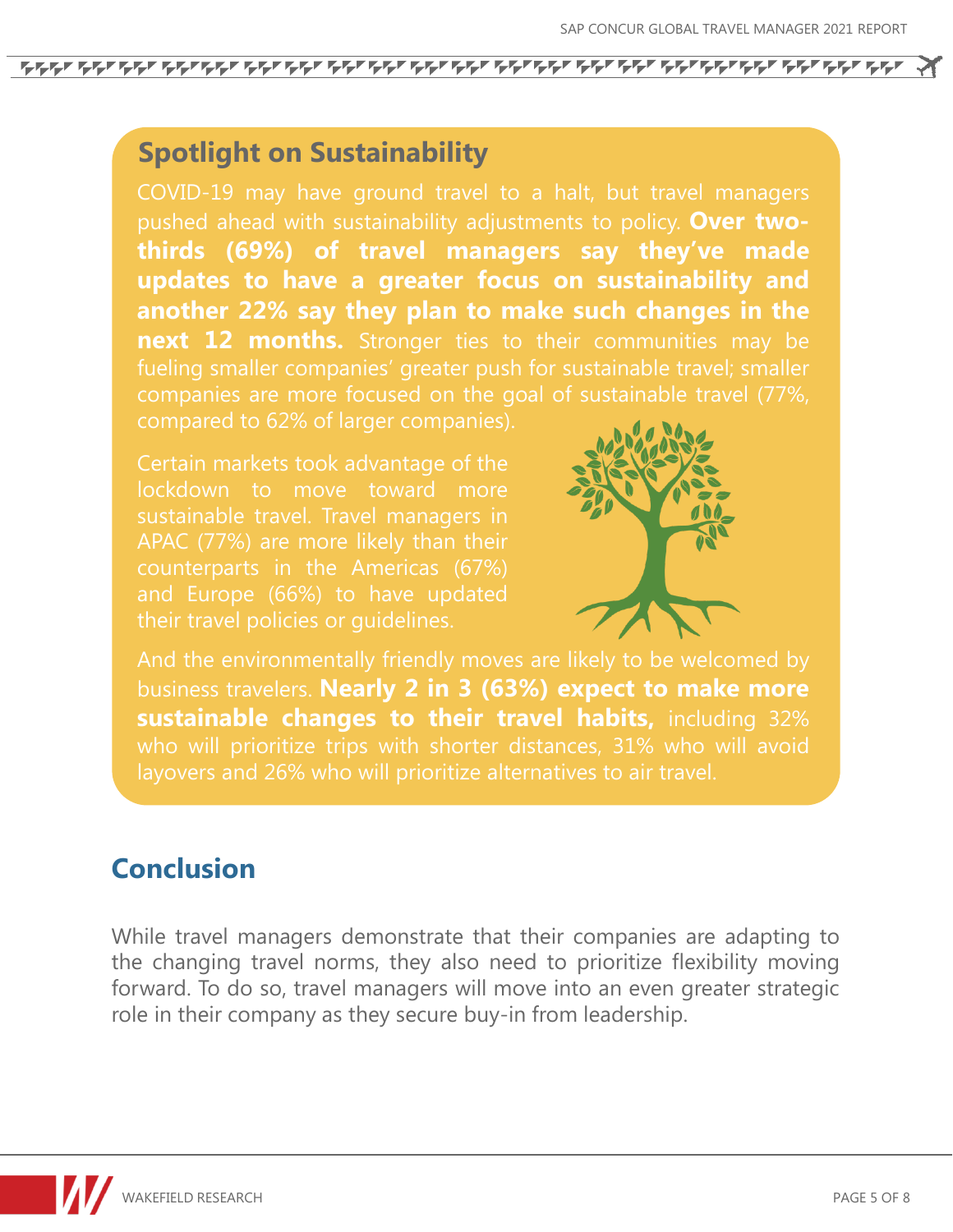A return to responsible travel will produce numerous challenges for travel managers. They must address issues such as regulatory compliance, budget and more robust duty of care as part of meeting travelers' greater expectations.

Travel managers need tools and solutions that will allow them to meet business priorities and provide business travelers with the increased flexibility that they desire. Achieving that balance will be essential in a business world with new expectations.

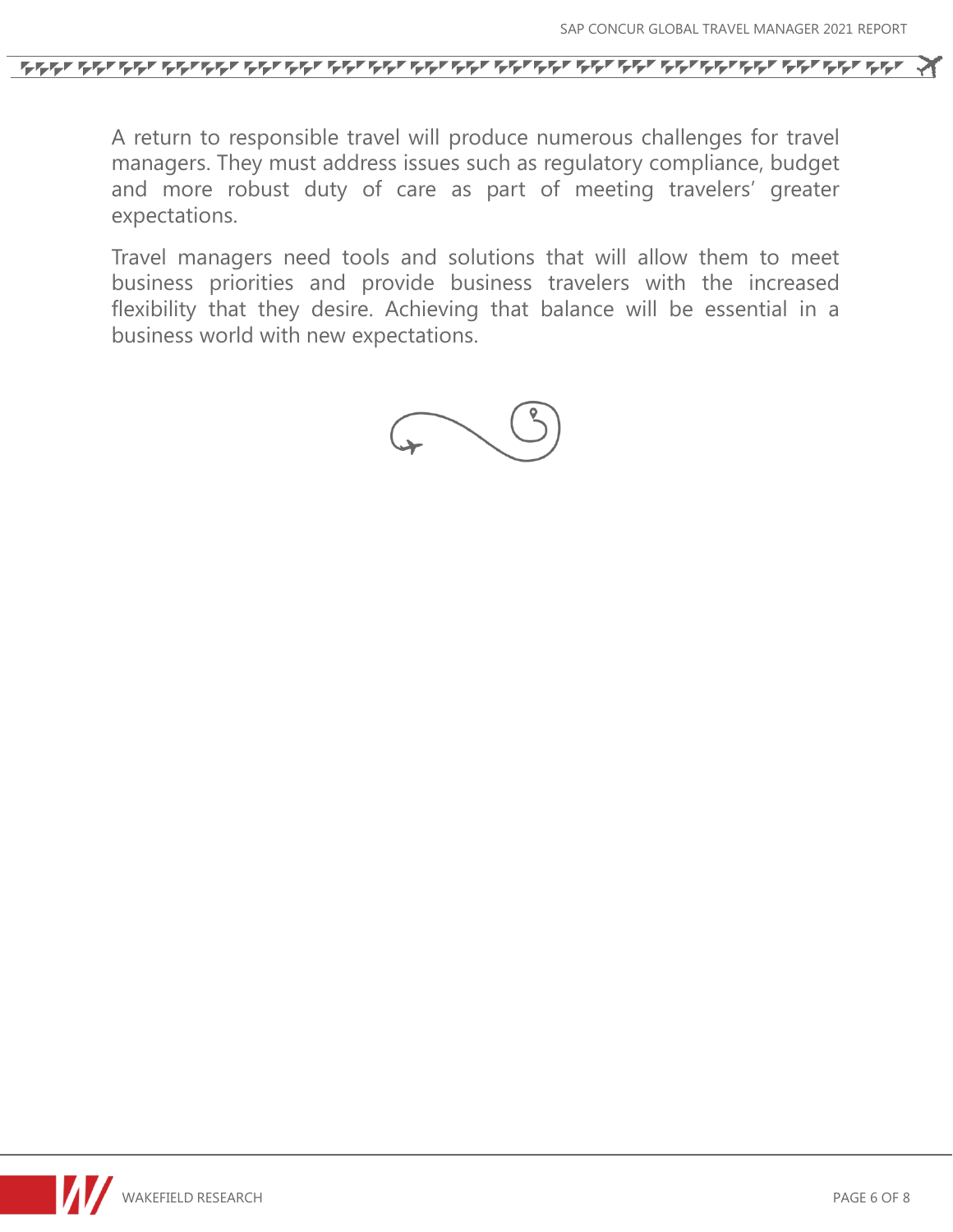## **ABOUT WAKEFIELD RESEARCH**

Wakefield Research is a leading, independent provider of quantitative, qualitative, and hybrid market research and market intelligence. Wakefield Research supports the world's most prominent brands and agencies, including 50 of the Fortune 100, in 90 countries. Our work is regularly featured in media.

To learn more, visit: [www.wakefieldresearch.com](http://www.wakefieldresearch.com/)

For additional insights from prior studies, visit: Global Travel [Manager](https://www.concur.com/en-us/resource-center/whitepapers/global-travel-manager-report-2020) Report 2020



### **METHODOLOGICAL NOTES**

The SAP Concur Survey – Business Travelers was conducted by Wakefield Research between April 15th and May 10th, 2021, among 3,850 Business Travelers in 25 Markets: US, Canada, Brazil, Mexico, LAC (Colombia, Chile, Peru, and Argentina), UK, France, Germany, ANZ region (Australia and New Zealand), SEA region (Singapore and Malaysia), China, Hong Kong, Taiwan, Japan, India, Korea, Italy, Spain, Dubai, Benelux (Belgium, Netherlands and Luxembourg), South Africa, Sweden, Denmark, Norway and Finland. The data has been weighted to ensure reliable representation of the business traveler population in each market. The overall margin of error for this study is +/- 1.6 at the overall level, at 95% confidence.

The SAP Concur Survey – Travel Managers was conducted by Wakefield Research between April 15th and May 10th, 2021, among 700 Traveler Managers in 7 Markets including US, Mexico, UK, France, Germany, SEA region (Singapore, Malaysia) and Hong Kong. The overall margin of error for this study is +/- 3.7 at the overall level, at 95% confidence.